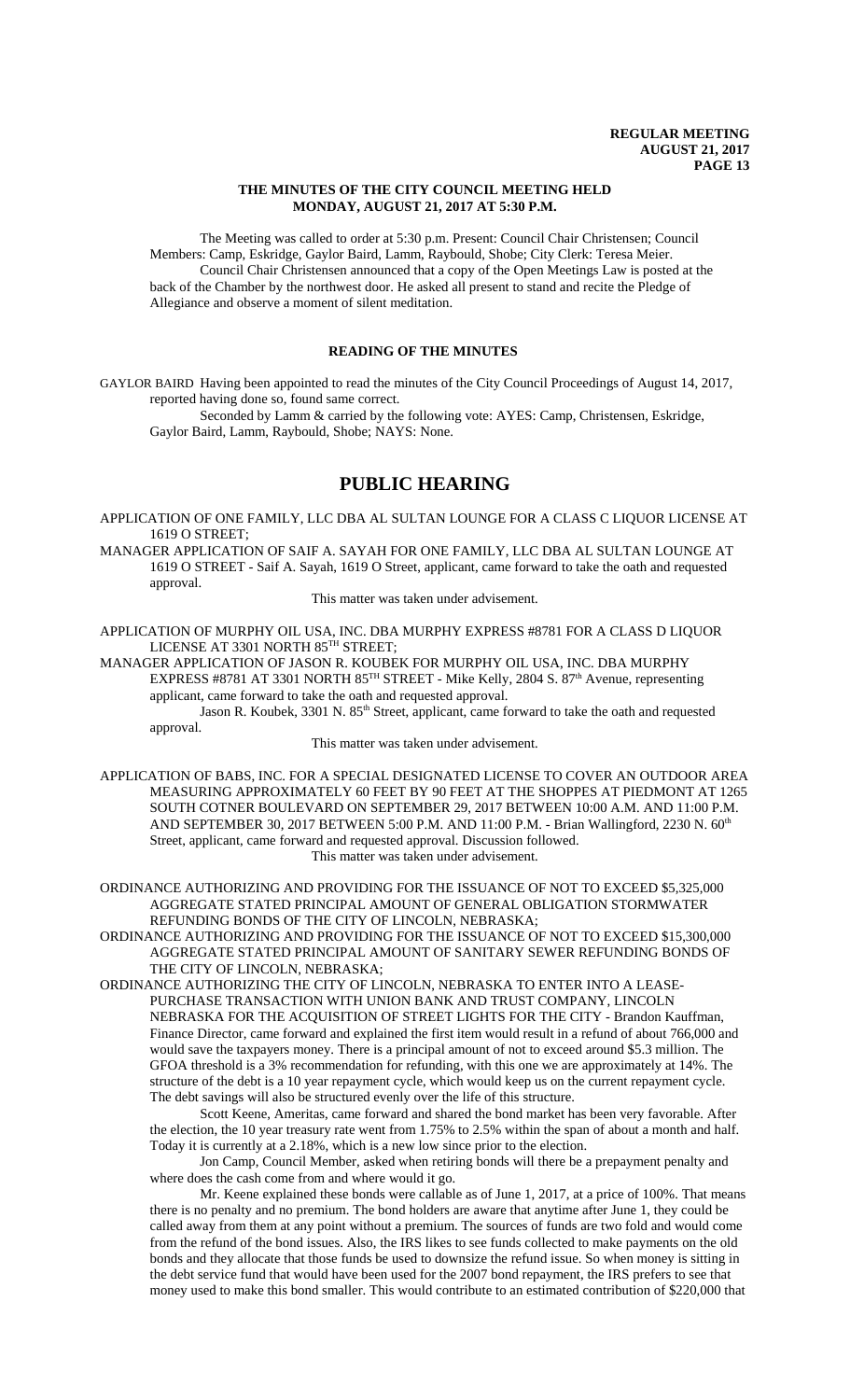would come out of the series 2007 bond fund. The \$766,000 savings is an estimated savings on the present value. We will not get the actual amount until we go to market with the bonds and they are sold. There is a drop from 4.76% on the old bonds to an estimated 1.87% on the new bonds. Discussion followed.

Mr. Kauffman explained the source of funding for the sanitary sewer would be from the wastewater/sanitary sewer fund and any savings would impact that fund. The principal amount is not to exceed \$15.3 million. The estimated threshold is around 13% and the GFOA recommends 3%. The estimated debt service savings will be \$1.9 million. When the actual prices come in on the bid date we will be able to get an exact amount. There is currently a debt service repayment of 15 years and we will stay within that time frame without extending the life of the debt.

Mr. Keene said the outstanding 2007 sewer revenue bonds have an average rate of 4.39% and the conservative estimate of the current rates would be 2.5%.

Mr. Kauffman shared the final item is the request to proceed with Certificates of Participation for street light purchases. The principal amount to not exceed would be \$3.775 million, which would generate \$3.6 million for street light projects. The debt structure would be over a 10 year repayment cycle with level debt service payments.

Mr. Camp asked if Council does not approve Certificates of Participation what would be another option to handle this funding.

Mr. Kauffman explained there could be two ways to fund the street lights, cash contributions through the budget or the funds coming from the debt. With the street lights, it has been an annual amount that goes to funding the improvements and enhancements to the street lights in the community. The current estimated amount would be \$420,000. Without this debt funding, there would have to be some type of cash allocation from the budget. Discussion followed.

Jane Raybould, Council Member, inquired about the savings this would provide to the City with LED lights.

Randy Hoskins, Public Works Assistant City Engineer, came forward and explained about 11% of the City has been changed over to LED lighting. If the City were completely changed over to LED lighting it would be an estimated cost of \$11 million. The cost would then be reduced about \$1.1 million per year, so the payback on this would be a little less than 10 years.

Roy Christensen, Council Chair, asked what this project would save per year with electrical and maintenance.

Mr. Hoskins confirmed this project is not specific to an LED changeover. There will be new street lights that will be put up as a result of the projects that LES will be working on. This is more for things such as Public Works having a project and they have to put in street lights and any sort of unexpected maintenance. They do maintenance every year on street lights for poles that are beyond their useful life. In those cases they will be fixed and replaced with LED lighting. This would be specific to more of a heavy maintenance cost. Discussion followed.

Cyndi Lamm, Council Member, asked what specific things would these funds go towards and over what period of time is this expected to be spent.

Jeff Hlavac, LES Street Lighting Supervisor, explained the Certificate of Participation that is being requested is typically for street widening projects where we have to relocate poles, brand new roads where new poles are being installed, rebuilt areas, and any new pole that has to be installed.

Mr. Kauffman explained that annually it is about \$2 to \$3.5 million that is spent and that is why this is brought back on an annual basis. Discussion followed.

Mr. Camp stated they used to use cash flow for things like this instead of the Certificates of Participation.

Mr. Kauffman explained before it was done on an annual basis and the charges were coming from LES and the Finance Director at time looked at the rates being substantially higher than what the City could finance them as and that is how Certificates of Participation started because money was saved from the rates that LES was going to charge. Discussion followed.

Leirion Gaylor Baird, Council Member, inquired about the implications that could occur if Council did not approve this.

Mr. Hlavac stated he is unsure how billing at LES is handled and there are already large projects under construction and they are billed monthly. The amount that is left for these types of maintenance probably will not be enough with the 70<sup>th</sup> Street project coming to a close. With the billing coming through he would image the City and LES would have to figure out the financial concerns.

Mr. Kauffman explained if funds were not approved then Finance would have to figure out how to come up with more funding for street light projects. Discussion followed.

This matter was taken under advisement.

APPROVING THE CLOSE OUT OF COMPLETED CONSTRUCTION PROJECTS AND TRANSFER OF UNSPENT APPROPRIATIONS AND CASH (IF ANY) FROM VARIOUS PROJECTS TO PROJECTS WHERE ADDITIONAL FUNDING IS NEEDED WITHIN THE PUBLIC WORKS & UTILITIES DEPARTMENT AND THE PARKS & RECREATION DEPARTMENT - Miki Esposito, Director of Public Works, came forward and was open to take any questions regarding this.

Cyndi Lamm, Council Member, asked about the amount of the well field and the additional funds. Ms. Esposito confirmed that amount remaining is \$744.02.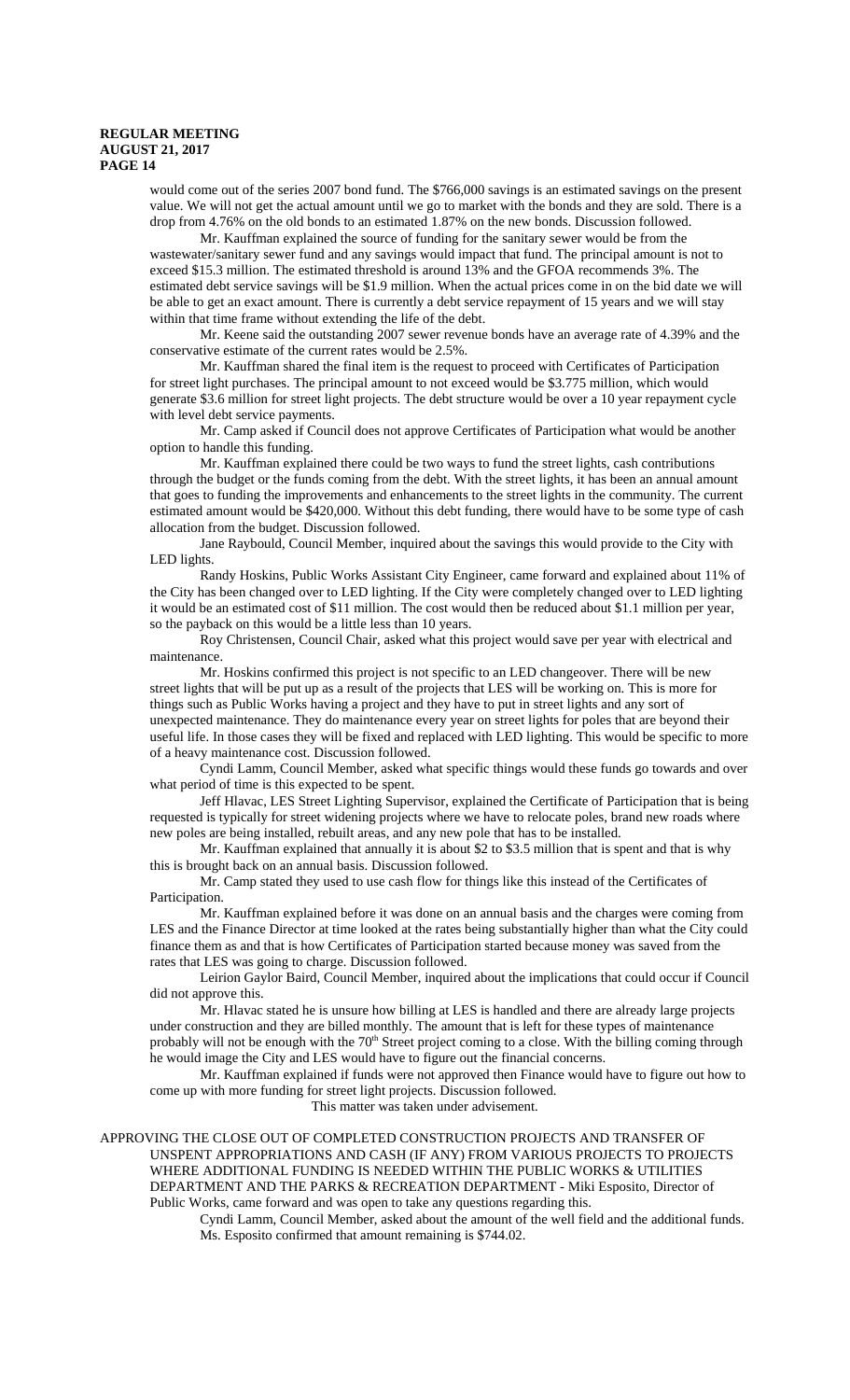Donna Garden, Public Works, came forward and shared they are closing out the current project that the money is coming from and putting the funds on the well field that is currently under construction. That project did get additional Water Sustainability Fund Money, which is \$7.6 million, from the State.

Jon Camp, Council Member, asked with this additional saving of \$7.6 million from the City, where will those funds go.

Ms. Esposito stated that will be looked into on the next budget cycle.

Ms. Lamm asked what the total saving would be in this billing cycle.

Ms. Garden shared as the City gets an invoice on the construction it is 60/40 split between the City and the grant money. The City then submits the money to the Department of Natural Resources and they provide refunds as the money is spent. Discussion followed.

Ms. Esposito shared the City has not currently submitted for reimbursement so they do not have an exact amount of savings.

Lynn Johnson, Director of Parks & Recreation, came forward and shared this is an annual clean up item where they work with Public Works and the Finance Department to find projects that may have remaining funds that can be transferred to other projects.

This matter was taken under advisement.

AMENDING CHAPTER 2.76 OF THE LINCOLN MUNICIPAL CODE RELATING TO PERSONNEL SYSTEM BY AMENDING SECTION 2.76.040 – DEFINITIONS TO CLARIFY LANGUAGE REGARDING WHAT CONSTITUTES A PROMOTION FOR EMPLOYEES;

AMENDING CHAPTER 2.76 OF THE LINCOLN MUNICIPAL CODE RELATING TO PERSONNEL SYSTEM BY AMENDING SECTION 2.76.370 – AUTHORIZED HOLIDAYS TO AMEND LANGUAGE REGARDING PERSONAL HOLIDAY INCREMENTS;

AMENDING THE PAY SCHEDULES FOR CERTAIN EMPLOYEE GROUPS BY ADJUSTING THE PAY RANGE SCHEDULES FOR EMPLOYEES WHOSE CLASSIFICATIONS ARE ASSIGNED TO THE PAY RANGES PREFIXED BY THE LETTER "E" TO BE EFFECTIVE AUGUST 24, 2017;

AMENDING THE PAY SCHEDULES FOR CERTAIN EMPLOYEE GROUPS BY ADJUSTING THE PAY RANGE SCHEDULES FOR EMPLOYEES WHOSE CLASSIFICATIONS ARE ASSIGNED TO THE PAY RANGES PREFIXED BY THE LETTER "W" TO BE EFFECTIVE AUGUST 24, 2017;

AMENDING THE PAY SCHEDULE FOR THE "X" CLASSIFICATIONS TO DELETE THE CLASSIFICATIONS OF "LEGAL SECRETARY I", "EMPLOYMENT CLERK", AND "BENEFITS CLERK";

AMENDING THE PAY SCHEDULES FOR CERTAIN EMPLOYEE GROUPS BY ADJUSTING THE PAY RANGE SCHEDULES FOR EMPLOYEES WHOSE CLASSIFICATIONS ARE ASSIGNED TO THE PAY RANGES PREFIXED BY THE LETTER "X" TO BE EFFECTIVE AUGUST 24, 2017;

ORDINANCE REVISING AND SIMPLIFYING THE EXCLUDED "X" PAY PLAN;

AMENDING THE PAY SCHEDULES FOR CERTAIN EMPLOYEE GROUPS BY ADJUSTING THE PAY RANGE SCHEDULES FOR "P" CLASSIFICATIONS TO BE EFFECTIVE AUGUST 24, 2017; AMENDING THE PAY SCHEDULES FOR CERTAIN EMPLOYEE GROUPS BY ADJUSTING THE PAY

RANGE SCHEDULES FOR "N" CLASSIFICATIONS TO BE EFFECTIVE AUGUST 24, 2017;

AMENDING THE PAY SCHEDULES FOR CERTAIN EMPLOYEE GROUPS BY ADJUSTING THE PAY RANGE SCHEDULES FOR "A" CLASSIFICATIONS TO BE EFFECTIVE AUGUST 24, 2017;

AMENDING THE PAY SCHEDULES FOR CERTAIN EMPLOYEE GROUPS BY ADJUSTING THE PAY RANGE SCHEDULES FOR "C" CLASSIFICATIONS TO BE EFFECTIVE AUGUST 24, 2017;

AMENDING THE PAY SCHEDULES FOR CERTAIN EMPLOYEE GROUPS BY ADJUSTING THE PAY RANGE SCHEDULES FOR "B" CLASSIFICATIONS TO BE EFFECTIVE AUGUST 24, 2017;

AMENDING THE PAY SCHEDULES FOR CERTAIN EMPLOYEE GROUPS BY ADJUSTING THE PAY RANGE SCHEDULES FOR "M" CLASSIFICATIONS TO BE EFFECTIVE AUGUST 24, 2017 - Doug McDaniel, Director of Human Resources, came forward and shared Bill No. 17-102 is to clarify language on a promotion. Bill 17-103 is a cleanup item speaking to personal holiday time. Bill 17-104 is the annual change for cost of living for the excluded "E" groups with a 2.5% increase with 17 employees at a cost of \$39,112, which is in the budget. Bill 17-105 amends pay schedule for the "W" group with a 2.0% adjustment with 43 employee and \$96,760. Bill 17-111 is cleanup and eliminating classification from the "X" group that is no longer being used. Bill 17-106 amends the pay schedule for "X" pay plan and simplifies it with a 2.5% increase, 17 employees are impacted at a cost of \$29,776. Bill 17-107 simplifies the excluded pay plans. This historically followed the "N" pay plans of the PAGE employees with 70 pay grades for about 20 different classification and it has been simplified to 20 pay ranges. The remaining ordinances are the second year of any negotiated contract that was previously approved by Council. This just approves the pay plan for the second year of the contract. Bill 17-112 refers to the "P" in the LPU category with a 3.25% increase for 295 employees. Bill 17-113 is for the PAGE contract with a 2.5% increase that was negotiated. Bill 17-114 and Bill 17-115 is for the "A" and "C" group under the LCEA category with a 2.4% increase. Bill 17-116 is for the "B pay plan with a 2.5% increase. Bill 17-117 for the "M" group under the LMCEA with a 1.7% increase.

Leirion Gaylor Baird, Council Member, asked if any of the proposed changes are in excess to what was previously approved in the budget.

Mr. McDaniel confirmed none of the changes are in excess to what was approved in the budget. This matter was taken under advisement.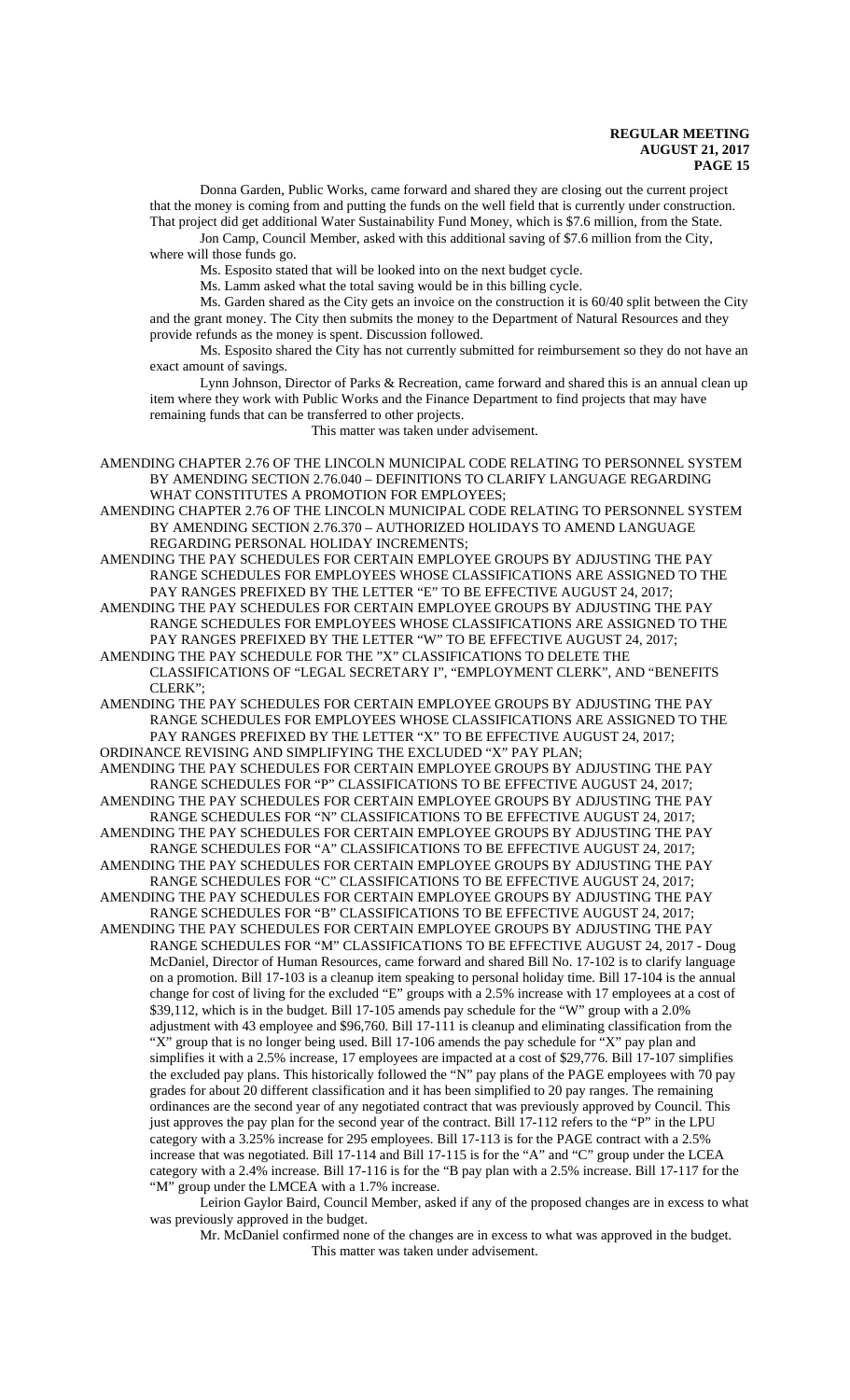CHANGE OF ZONE 17017 – APPLICATION OF ALPHA EPSILON ASSN. OF THETA XI TO DESIGNATE THE THETA XI FRATERNITY HOUSE AS A LANDMARK, CHANGING THE ZONING DISTRICT FROM B-4 LINCOLN CENTER BUSINESS TO B-4 LINCOLN CENTER BUSINESS WITH LANDMARK OVERLAY, ON PROPERTY GENERALLY LOCATED AT 1535 R STREET - Eric Hemmingsen, 1535 R Street, representing applicant, came forward to request approval. The Historic Landmark designation was unanimously recommended by the Planning Commission. This matter was taken under advisement.

TEXT AMENDMENT 17011 – AMENDING TITLE 27 OF THE LINCOLN MUNICIPAL CODE ("ZONING CODE") BY AMENDING SECTION 27.63.110, RELATING TO THE APPROVAL OF A SPECIAL PERMIT FOR GARDEN CENTERS IN THE AG ZONING DISTRICT, TO PROVIDE THAT THE CITY COUNCIL MAY ALLOW MORE THAN ONE FREESTANDING SIGN PER FRONTAGE FOR GARDEN CENTERS WHEN TWO OR MORE TENANTS/LESSEES OPERATE THE GARDEN CENTER ON BEHALF OF THE OWNER AND THE TENANTS/LESSEES HAVE SEPARATE ENTRANCES ALONG THE SAME FRONTAGE; AND REPEALING SECTION 27.63.110 OF THE LINCOLN MUNICIPAL CODE AS HITHERTO EXISTING. (RELATED ITEMS: 17-118, 17R-203); SPECIAL PERMIT NO. 06022A – APPLICATION OF WILLIAM ALAN LLC, TO AMEND SPECIAL PERMIT 06022 TO ALLOW A GARDEN CENTER OPERATED BY TWO TENANTS/LESSEES OF THE OWNER TO HAVE TWO FREESTANDING SIGNS ON SOUTH 14TH STREET WITH ONE SIGN LOCATED AT EACH TENANT/LESSEE ENTRANCE ON PROPERTY GENERALLY LOCATED AT 10901 SOUTH 14TH STREET. (RELATED ITEMS: 17-118, 17R-203) (ACTION DATE: 8/28/17) - Tony Parsons, Nebraska Sign Company, 1140 N. 21<sup>st</sup> Street, came forward and requested approval. This matter was taken under advisement.

CHANGE OF ZONE 17011 – APPLICATION OF ROGER H. SCHWISOW REVOCABLE TRUST FOR A CHANGE OF ZONE FROM AG AGRICULTURAL DISTRICT TO R-3 RESIDENTIAL DISTRICT ON PROPERTY GENERALLY LOCATED AT NORTH 49TH STREET AND ALVO ROAD. (7/31/17 -ACTION DELAYED WITH PUBLIC HEARING 3 WEEKS TO 8/21/17) - Roger Schwisow, 1354 Pelican Bay Place, came forward to request approval.

Jane Raybould, Council Member, asked about the drainage concerns from the neighbors and asked if any of the concerns have been addressed.

Mr. Schwisow explained they determined that most of the backed up water was caused by sump pumps. There was a hill that was cut down and a lot of water was being pumped out. They have now run the water toward the street side. They also plan to run a pipe to pick up the water and place it into the storm system to prevent it from dumping into the streets.

Ms. Raybould asked if these plans and proposals have been submitted to the Planning Department. Mr. Schwisow explained the engineer designed the proposal and it should have been submitted.

Cyndi Lamm, Council Member, asked about the pipe being ran under the ground and the storm drained.

Mr. Schwisow explained as of right now the pump is about 1 foot behind the curb, which is in the City's right of way and they hope to bore it to not disturb the sprinkler and lawns. The only thing they have to cross is two gas lines and that will be ran under the driveway behind the curb.

Leirion Gaylor Baird, Council Member, stated that it was shared previously that the area was graded properly, but the individual final lot grading had problems and asked what Mr. Schwisow's role is in the final lot grading.

Mr. Schwisow shared once the lot is sold it is then in the builders hands. The property should have drained at the property line. Individuals raised some areas to put fences and mulch which causes the water to not drain the way it is supposed to. Discussion followed.

Ms. Gaylor Baird asked how water issues can be prevented with future developments if the change of zone is approved.

Jared Nelson, Public Works - Watershed Management, came forward and shared they did have a meeting with the engineer, REGA on the preliminary plat for this development in July. They are coming in with their final plats of the new development. Public Works expressed concerns and gave suggestions about what needed to be amended. That will have to be reviewed and approved before the final plat continues for the future lots. Discussion followed.

Lea Ann Johnson, 5017 Beckys Way, came forward and stated she was not in opposition of new homes being built, but would like to see the drainage issues on her property fixed before more homes are built. Discussion followed.

Mark Giesler, 7401 N. 50<sup>th</sup> Street, came forward in opposition and stated he would like the drainage fixed on his property also.

Dawn Vodehnal, 5010 Beckys Way, came forward in opposition and expressed concern about the standing water on her property with the electrical box close to that.

Cameron Vodehnal, 5010 Beckys Way, came forward in opposition. Discussion followed.

Kevin Nelson,  $7310$  N.  $50<sup>th</sup>$  Street, came forward in opposition due to the drainage issues. Discussion followed.

Alan Ortmeier, 5027 Beckys Way Road, came forward in opposition.

Pat Kappes, 5017 Beckys Way Road, came forward in opposition to a new development until the drainage issues on his property are corrected. Discussion followed.

Ms. Lamm inquired about the sump pump locations.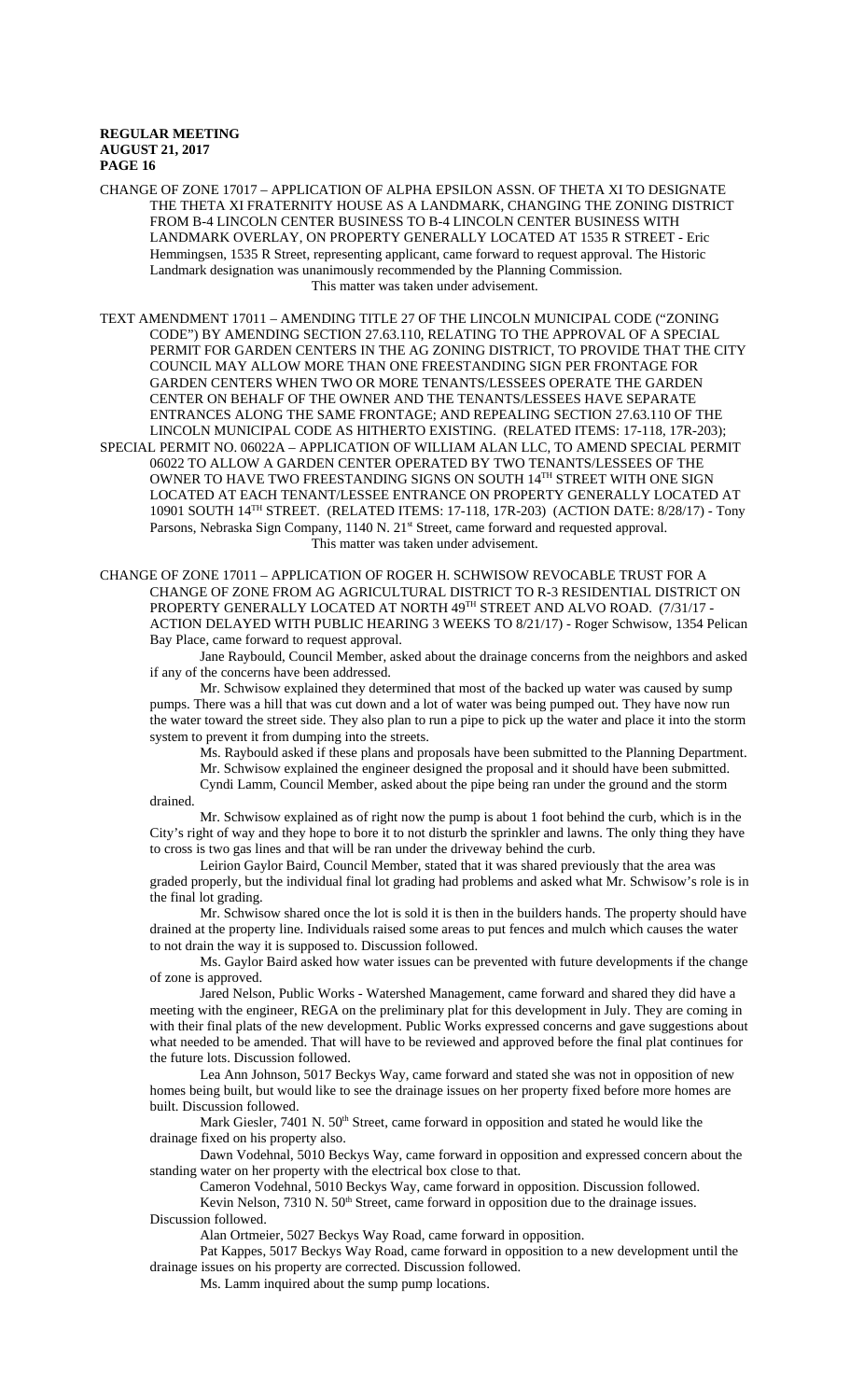Mr. Kappes explained they are facing towards the street and are a little higher than the curb and the water constantly drains onto the street.

Mr. Schwisow explained they tried to resolve the issue with the properties being too wet and they thought to bring the sump pumps out towards the street. They are currently getting prices to have the pipe behind the curb which would eventually be dumped in the storm sewer. Discussion followed.

Ms. Lamm asked Mr. Schwisow if he was using the same builders who built the other homes. Mr. Schwisow explained he is using the same builders and plans to work closer with them and make more corrective suggestions. Discussion followed.

Chad Blahak, Building and Safety, came forward and shared the area looks fairly flat and, in general, those types of areas are always tricky for both the developer and the designer. It can look neat on a preliminary plat with lot lines and arrows that show where the water is to drain, but when digging starts it could end up different. Grading plans do not take into account the foundation, soil, or different landscaping. Building and Safety is the last step within the City's process to look at anything that is built. Good drainage starts with a good design, then goes into accurate grading, then it is the builders responsibility to continue the grading. Discussion followed.

Mr. Christensen stated when an area is plotted there is a watershed management plan and that is the last time the City controls water. After that, the builders do not go in to see if the watershed management has been followed and he feels the City has failed the current residence that are having the drainage issues.

David Cary, Director of the Planning Department, shared that the City does not have involvement after plans are approved. To a certain extent, they do expect professional builders to do their part and do what they are supposed to do when it comes to building lots, grading them appropriately, and the drainage. As to this project specifically, they have been in contact with REGA to make some corrections before moving forward.

Ms. Raybould stated she thought the previous delay was to allow the applicant time to come forward with a mitigation plan and some correction action that have been taken.

Mr. Nelson stated there are not any plans that have been stamped by any professionals as of yet. There has been a conceptuall plan that was submitted by REGA to install a drain that runs parallel to the curb all the neighbors could run their sump pumps into that. REGA has also submitted a final plat to plat the lots and they were advised the final plats would not be approved until their preliminary plat was amended due to some issues. REGA has not addressed the issues and they have not submitted any amendments. Discussion followed.

This matter was taken under advisement.

# **COUNCIL ACTION**

# **REPORTS OF CITY OFFICERS**

AUTHORIZING THE MAYOR TO EXECUTE AN AGREEMENT BETWEEN THE CITY OF LINCOLN AND THE STATE OF NEBRASKA DEPARTMENT OF ROADS (NDOR) SO THAT FEDERAL FUNDS MAY BE USED FOR CONSTRUCTION AND CONSTRUCTION ENGINEERING OF THE HOLDREGE STREET, 47<sup>TH</sup> TO 70<sup>TH</sup> STREET REHABILITATION PROJECT. PROJECT NO. LCLC-5244(9), CN 13382 - CLERK read the following resolution, introduced by Leirion Gaylor Baird, who moved its adoption:<br>A-90628 BE IT RES

BE IT RESOLVED by the City Council of the City of Lincoln, Nebraska:

That the attached Agreement between the City of Lincoln and the State of Nebraska Department of Roads for Federal Surface Transportation Program Funds for construction inspection and construction engineering services of the Holdrege Street, 47th to 70th Street Rehabilitation Project LCLC-5244(9), CN 13382, in accordance with the terms and conditions contained in said Agreement, is hereby approved and the Mayor is authorized to execute the same on behalf of the City of Lincoln.

The City Clerk is directed to return the executed copies of the Agreements to Erin Sokolik, Engineering Services, Public Works and Utilities, for transmittal and execution by the State Department of Roads.

# Introduced by Leirion Gaylor Baird

Seconded by Eskridge & carried by the following vote: AYES: Camp, Christensen, Eskridge, Gaylor Baird, Lamm, Raybould, Shobe; NAYS: None.

APPROVING A SERVICE AGREEMENT BETWEEN THE CITY OF LINCOLN, ON BEHALF OF THE LINCOLN-LANCASTER COUNTY HEALTH DEPARTMENT, AND LINCOLN PUBLIC SCHOOLS TO ALLOW THE USE OF LPS FACILITIES FOR EMERGENCY MASS CLINIC OPERATIONS - CLERK read the following resolution, introduced by Leirion Gaylor Baird, who moved its adoption:<br>A-90629 BE IT RESOLVED by the City Council of the City of Lincoln, Nebraska: BE IT RESOLVED by the City Council of the City of Lincoln, Nebraska:

That the attached Service Agreement between the City of Lincoln, Nebraska, on behalf of the Lincoln-Lancaster County Health Department, and Lincoln Public Schools, for the use of Lincoln Public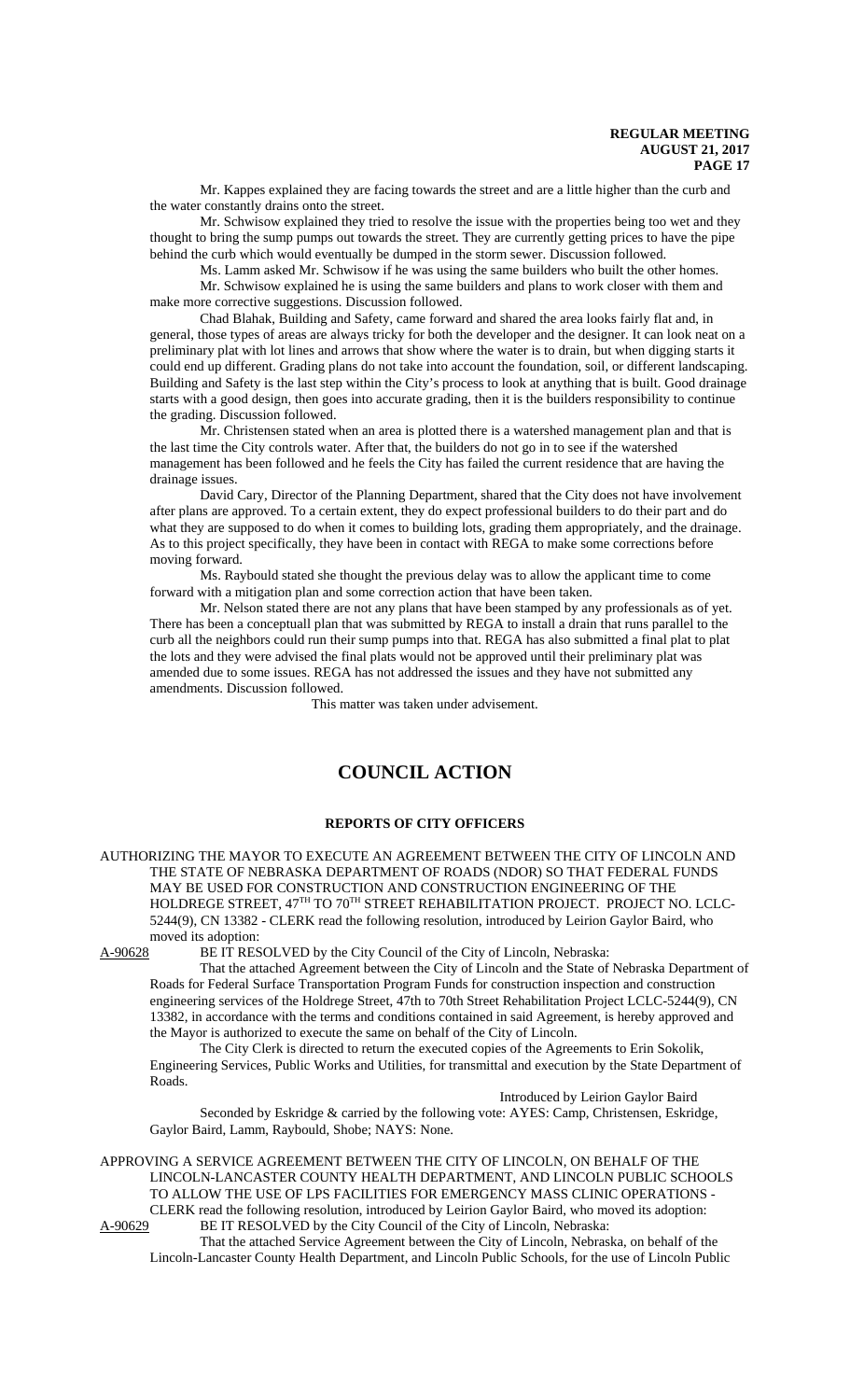School facilities for emergency mass clinic operations, upon the terms and conditions set forth in said Contract, which is attached hereto marked as Attachment "A", is hereby approved and the Mayor is authorized to execute the same on behalf of the City of Lincoln.

The City Clerk is directed to forward two fully executed originals of said Agreement to the Health Department for transmittal to Lincoln Public Schools.

Introduced by Leirion Gaylor Baird Seconded by Eskridge & carried by the following vote: AYES: Camp, Christensen, Eskridge, Gaylor Baird, Lamm, Raybould, Shobe; NAYS: None.

- REPORT FROM CITY TREASURER WINDSTREAM CABLE FRANCHISE QUARTERLY REMITTANCE FOR 2017 - CLERK presented said report which was placed on file in the Office of the City Clerk. **(41-2518C)**
- REPORT FROM CITY TREASURER OF CHARTER COMMUNICATIONS QUARTERLY PERSONAL EDUCATION GOVERNMENT (P.E.G.) FEES FROM APRIL 1, 2017 THROUGH JUNE 30, 2017 - CLERK presented said report which was placed on file in the Office of the City Clerk. **(41-2518B)**
- REPORT FROM CITY TREASURER OF CHARTER COMMUNICATIONS QUARTERLY FRANCHISE FOR APRIL 1, 2017 THROUGH JUNE 30, 2017 - CLERK presented said report which was placed on file in the Office of the City Clerk. **(41-2518B)**
- REPORT FROM CITY TREASURER OF ALLO COMMUNICATIONS FRANCHISE FEES FROM APRIL, 2017 THROUGH JUNE, 2017 - CLERK presented said report which was placed on file in the Office of the City Clerk. **(41-2518B)**
- REPORT FROM CITY TREASURER OF ALLO PERSONAL EDUCATION GOVERNMENT (P.E.G.) FEES FOR THE MONTH OF JUNE, 2017 - CLERK presented said report which was placed on file in the Office of the City Clerk. **(41-2518B)**
- REPORT FROM CITY TREASURER OF FRANCHISE FEES FROM BLACK HILLS CORPORATION FOR THE MONTH OF JUNE, 2017 - CLERK presented said report which was placed on file in the Office of the City Clerk. **(16-1)**
- REPORT FROM CITY TREASURER OF 911 SURCHARGES FOR THE MONTH OF JULY, 2017 CLERK presented said report which was placed on file in the Office of the City Clerk. **(20-02)**

### **PETITIONS & COMMUNICATIONS**

- INFORMAL PETITION TO CREATE A SEWER DISTRICT WHICH WOULD EXTEND CITY SERVICE TO 5500 N COTNER SUBMITTED BY PURINA ANIMAL NUTRITION - CLERK presented said report which was referred to Public Works.
- SETTING THE HEARING DATE OF MONDAY, AUGUST 28, 2017 AT 5:30 P.M. ON THE MANAGER APPLICATION OF JEFFREY S. BUNTGEN FOR MMG NEBRASKA F & B INC DBA CHILI'S GRILL & BAR 6730 S. 27TH STREET - CLERK read the following resolution, introduced by Jane Raybould, who moved its adoption:
- A-90630 BE IT RESOLVED by the City Council, of the City of Lincoln, that a hearing date is hereby set for Monday, August 28, 2017, at 5:30 p.m. or as soon thereafter as possible in the City Council Chambers, County-City Building, 555 S. 10th St., Lincoln, NE for the Manager Application of Jeffrey S. Buntgen for MMG Nebraska F & B Inc dba Chili's Grill & Bar 6730 S. 27<sup>th</sup> Street.

If the Police Dept. is unable to complete the investigation by said time, a new hearing date will be set.

# Introduced by Jane Raybould

Seconded by Eskridge & carried by the following vote: AYES: Camp, Christensen, Eskridge, Gaylor Baird, Lamm, Raybould, Shobe; NAYS: None.

### **PLACED ON FILE IN THE OFFICE OF THE CITY CLERK**:

Administrative Amendment No. 17045, to Use Permit No. 145B, Pine Lake Plaza, approved by the Planning Director on August 8, 2017, to remove the lot and building detail from Block 3 and re-designate it as Areas 1, 2, and 3 and to revise notes accordingly, generally located at S. 84th Street and Highway 2.

Administrative Amendment No. 17036, to Special Permit No. 07005, Yankee Hill Townhomes, approved by the Planning Director on August 9, 2017, to adjust the front setback to 21' for corner lots without a driveway, generally located at S. 84<sup>th</sup> and Yankee Hill Road.

Administrative Amendment No. 17047, to Use Permit No. 112, Urology PC, approved by the Planning Director on August 9, 2017, to increase the maximum floor area to 34,500 square feet to accommodate two building additions, remove 2 parking stalls, and add 7 new parking stalls, generally located at S. 56<sup>th</sup> Street and Pine Lake Road.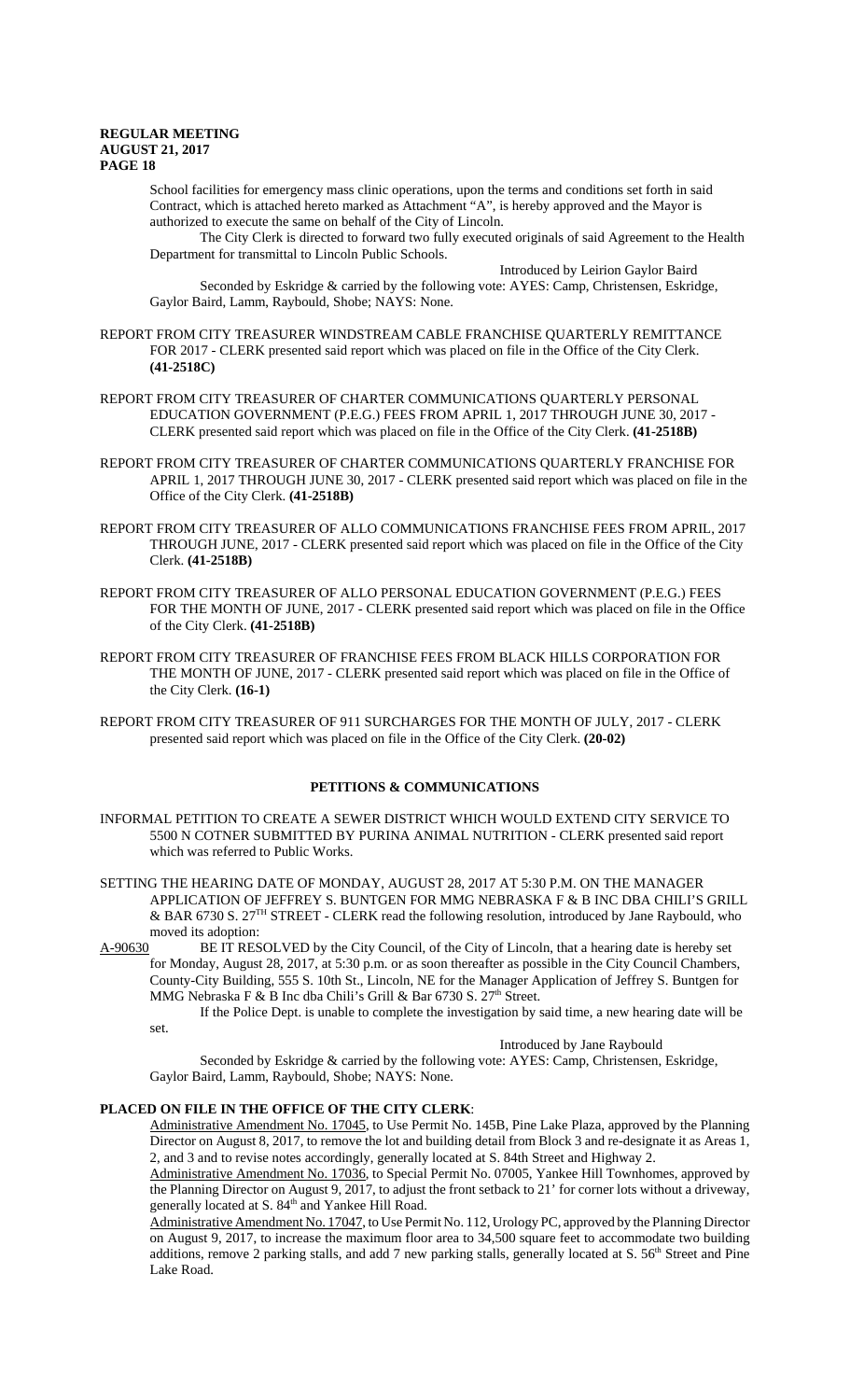SETTING THE HEARING DATE OF MONDAY, AUGUST 28, 2017 AT 5:30 P.M. ON THE APPLICATION OF GLOBAL WARMING INC DBA THE MILL FOR A CLASS CK LIQUOR LICENSE AT 330 S. 21ST STREET - CLERK read the following resolution, introduced by Jane Raybould, who moved its adoption:

A-90631 BE IT RESOLVED by the City Council, of the City of Lincoln, that a hearing date is hereby set for Monday, August 28, 2017, at 5:30 p.m. or as soon thereafter as possible in the City Council Chambers, County-City Building, 555 S. 10th St., Lincoln, NE for the Application of Global Warming Inc dba The Mill for a Class CK Liquor License at 330 S. 21<sup>st</sup> Street.

If the Police Dept. is unable to complete the investigation by said time, a new hearing date will be set.

Introduced by Jane Raybould

Seconded by Eskridge & carried by the following vote: AYES: Camp, Christensen, Eskridge, Gaylor Baird, Lamm, Raybould, Shobe; NAYS: None.

# **LIQUOR RESOLUTIONS**

APPLICATION OF ONE FAMILY, LLC DBA AL SULTAN LOUNGE FOR A CLASS C LIQUOR LICENSE AT 1619 O STREET - CLERK read the following resolution, introduced by Jon Camp, who moved its adoption for approval:

A-90632 BE IT RESOLVED by the City Council of the City of Lincoln, Nebraska:

That after hearing duly had as required by law, consideration of the facts of this application, the Nebraska Liquor Control Act, and the pertinent City ordinances, the City Council recommends that the application of One Family, LLC dba Al Sultan Lounge for a Class "C" liquor license at 1619 O Street, Lincoln, Nebraska, for the license period ending October 31, 2017, be approved with the condition that:

1. Applicant must successfully complete the responsible beverage server training course required by Section 5.04.035 of the Lincoln Municipal Code within 30 days of approval of this resolution.

2. All employees must possess a valid Responsible Beverage Server/Seller Permit as required by Section 5.04.124 of the Lincoln Municipal Code.

3. The premises must comply in every respect with all city and state regulations. The City Clerk is directed to transmit a copy of this resolution to the Nebraska Liquor Control

Commission.

Introduced by Jon Camp

Seconded by Eskridge & carried by the following vote: AYES: Camp, Christensen, Eskridge, Gaylor Baird, Lamm, Raybould, Shobe; NAYS: None.

MANAGER APPLICATION OF SAIF A. SAYAH FOR ONE FAMILY, LLC DBA AL SULTAN LOUNGE AT 1619 O STREET - CLERK read the following resolution, introduced by Jon Camp, who moved its adoption for approval:

A-90633<sup>1</sup> WHEREAS, One Family, LLC dba Al Sultan Lounge located at 1619 O Street, Lincoln, Nebraska has been approved for a Retail Class "C" liquor license, and now requests that Saif A. Sayah be named manager; WHEREAS, Saif A. Sayah appears to be a fit and proper person to manage said business.

NOW, THEREFORE, BE IT RESOLVED by the City Council of the City of Lincoln, Nebraska: That after hearing duly had as required by law, consideration of the facts of this application, the Nebraska Liquor Control Act, and the pertinent City ordinances, the City Council recommends that Saif A. Sayah be approved as manager of this business for said licensee.

The City Clerk is directed to transmit a copy of this resolution to the Nebraska Liquor Control Commission.

#### Introduced by Jon Camp

Seconded by Eskridge & carried by the following vote: AYES: Camp, Christensen, Eskridge, Gaylor Baird, Lamm, Raybould, Shobe; NAYS: None.

APPLICATION OF MURPHY OIL USA, INC. DBA MURPHY EXPRESS #8781 FOR A CLASS D LIQUOR

LICENSE AT 3301 NORTH 85TH STREET - CLERK read the following resolution, introduced by Jon Camp, who moved its adoption for approval:

A-90634 BE IT RESOLVED by the City Council of the City of Lincoln, Nebraska:

That after hearing duly had as required by law, consideration of the facts of this application, the Nebraska Liquor Control Act, and the pertinent City ordinances, the City Council recommends that the application of Murphy Oil USA, Inc. dba Murphy Express #8781 for a Class "D" liquor license at 3301 North 85th Street, Lincoln, Nebraska, for the license period ending April 30, 2018, be approved with the condition that:

1. Applicant must successfully complete the responsible beverage server training course required by Section 5.04.035 of the Lincoln Municipal Code within 30 days of approval of this resolution.

2. All employees must possess a valid Responsible Beverage Server/Seller Permit as required by Section 5.04.124 of the Lincoln Municipal Code.

3. The premises must comply in every respect with all city and state regulations.

The City Clerk is directed to transmit a copy of this resolution to the Nebraska Liquor Control Commission.

Introduced by Jon Camp

Seconded by Eskridge & carried by the following vote: AYES: Camp, Christensen, Eskridge, Gaylor Baird, Lamm, Raybould, Shobe; NAYS: None.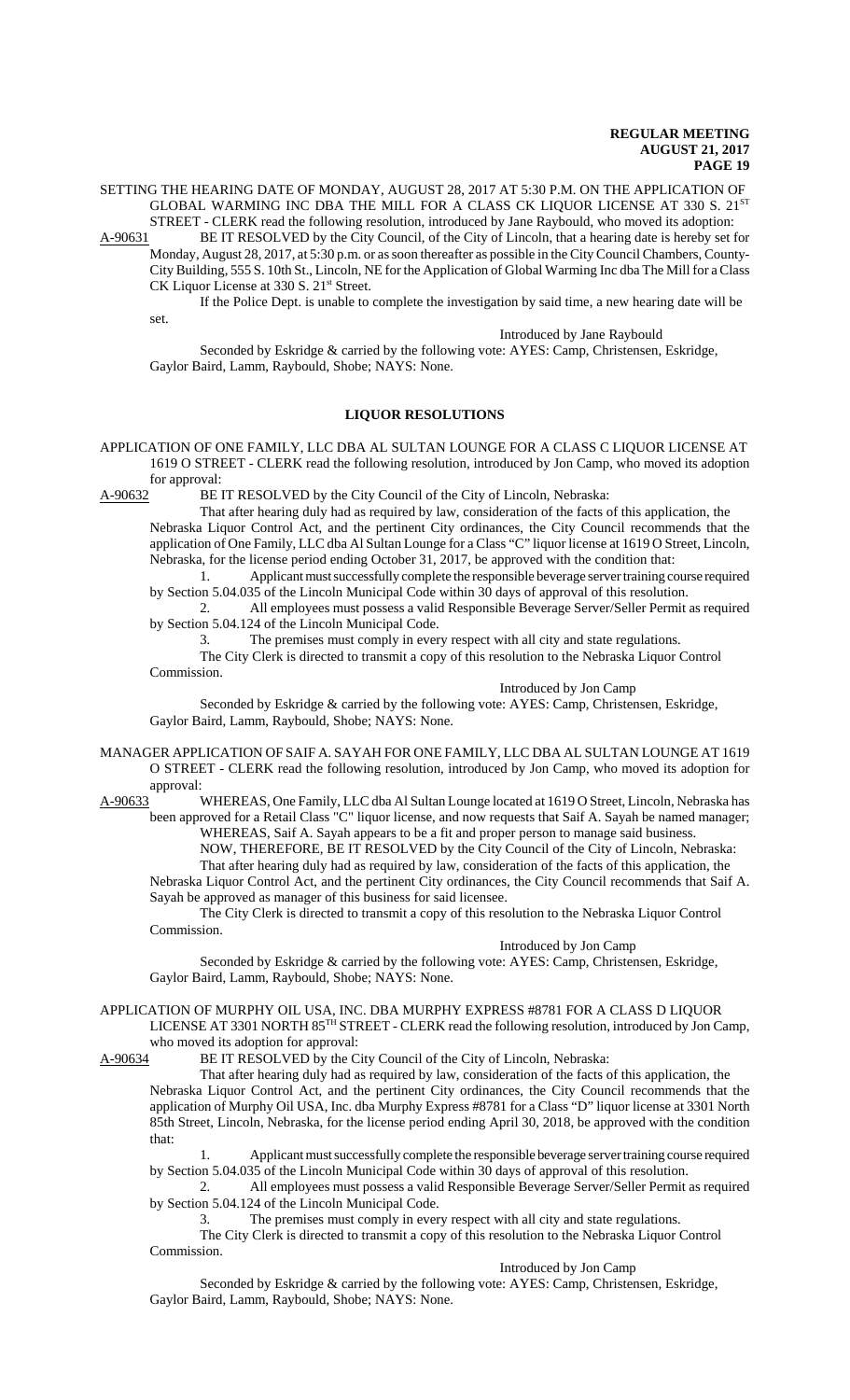MANAGER APPLICATION OF JASON R. KOUBEK FOR MURPHY OIL USA, INC. DBA MURPHY EXPRESS #8781 AT 3301 NORTH 85<sup>TH</sup> STREET - CLERK read the following resolution, introduced by Jon Camp, who

moved its adoption for approval:<br>A-90635 WHEREAS, Murphy O WHEREAS, Murphy Oil USA, Inc. dba Murphy Express #8781 located at 3301 North 85th Street, Lincoln, Nebraska has been approved for a Retail Class "D" liquor license, and now requests that Jason R. Koubek be named manager;

WHEREAS, Jason R. Koubek appears to be a fit and proper person to manage said business. NOW, THEREFORE, BE IT RESOLVED by the City Council of the City of Lincoln, Nebraska: That after hearing duly had as required by law, consideration of the facts of this application, the Nebraska Liquor Control Act, and the pertinent City ordinances, the City Council recommends that Jason R.

Koubek be approved as manager of this business for said licensee. The City Clerk is directed to transmit a copy of this resolution to the Nebraska Liquor Control

Commission.

#### Introduced by Jon Camp

Seconded by Eskridge & carried by the following vote: AYES: Camp, Christensen, Eskridge, Gaylor Baird, Lamm, Raybould, Shobe; NAYS: None.

APPLICATION OF BABS, INC. FOR A SPECIAL DESIGNATED LICENSE TO COVER AN OUTDOOR AREA MEASURING APPROXIMATELY 60 FEET BY 90 FEET AT THE SHOPPES AT PIEDMONT AT 1265 SOUTH COTNER BOULEVARD ON SEPTEMBER 29, 2017 BETWEEN 10:00 A.M. AND 11:00 P.M. AND SEPTEMBER 30, 2017 BETWEEN 5:00 P.M. AND 11:00 P.M. - CLERK read the following resolution, introduced by Jon Camp, who moved its adoption for approval:<br>A-90636 BE IT RESOLVED by the City Council of the City of

BE IT RESOLVED by the City Council of the City of Lincoln, Nebraska:

That after hearing duly had as required by law, consideration of the facts of this application, the Nebraska Liquor Control Act, and the pertinent City ordinances, the City Council recommends that the application of BABS, Inc. for a special designated license to cover an outdoor area at The Shoppes at Piedmont at 1265 South Cotner Boulevard, Lincoln, Nebraska, on September 29, 2017, between the hours of 10:00 a.m. and 11:00 p.m. and September 30, 2017, between the hours of 5:00 p.m. and 11:00 p.m., be approved with the condition that the premises complies in every respect with all City and State regulations and with the following requirements:

- 1. Identification to be checked, wristbands required on all parties wishing to consume alcohol.
- 2. Adequate security shall be provided for the event.
- 3. The area requested for the permit shall be separated from the public by a fence or other means.
- 4. Responsible alcohol service practices shall be followed.

BE IT FURTHER RESOLVED the City Clerk is directed to transmit a copy of this resolution to the Nebraska Liquor Control Commission.

## Introduced by Jon Camp

Seconded by Eskridge & carried by the following vote: AYES: Camp, Christensen, Eskridge, Gaylor Baird, Lamm, Raybould, Shobe; NAYS: None.

# **PUBLIC HEARING - RESOLUTIONS - NONE**

# PUBLIC HEARING ORDINANCES - 2<sup>ND</sup> READING & RELATED RESOLUTIONS

ORDINANCE AUTHORIZING AND PROVIDING FOR THE ISSUANCE OF NOT TO EXCEED \$5,325,000 AGGREGATE STATED PRINCIPAL AMOUNT OF GENERAL OBLIGATION STORMWATER REFUNDING BONDS OF THE CITY OF LINCOLN, NEBRASKA - CLERK read an ordinance, introduced by Leirion Gaylor Baird, authorizing and providing for the issuance, sale and delivery of General Obligation Stormwater Drainage and Flood Management System Refunding Bonds, Series 2017, of the City of Lincoln, Nebraska (The "City"), in an aggregate principal amount not to exceed \$5,325,000 (The "Bonds"), for the purpose of providing for the payment and redemption of \$5,075,000 aggregate principal amount of the City's General Obligation Stormwater Drainage and Flood Management System Bonds, Series 2007, Dated June 27, 2007; prescribing certain terms of the bonds; delegating, authorizing and directing the Finance Director to exercise his independent judgment and absolute discretion in determining certain other terms of the bonds; providing for the payment of the principal of and interest on the bonds by the levy of a tax on all of the taxable property within the City; authorizing and approving certain other related matters, the second time.

#### ORDINANCE AUTHORIZING AND PROVIDING FOR THE ISSUANCE OF NOT TO EXCEED \$15,300,000 AGGREGATE STATED PRINCIPAL AMOUNT OF SANITARY SEWER REFUNDING BONDS OF THE

CITY OF LINCOLN, NEBRASKA - CLERK read an ordinance, introduced by Leirion Gaylor Baird, sixth series ordinance adopted under and pursuant to Ordinance No. 18171 authorizing the issuance of Sanitary Sewer Revenue Refunding Bonds, Series 2017, of the City of Lincoln, Nebraska in a principal amount not to exceed Fifteen Million Three Hundred Thousand Dollars (\$15,300,000); fixing in part and providing for the fixing in part of the details of the bonds; authorizing the public sale of the bonds and the application of the proceeds thereof; authorizing the execution and delivery of certain documents and taking other action in connection with the foregoing; and related matters, the second time.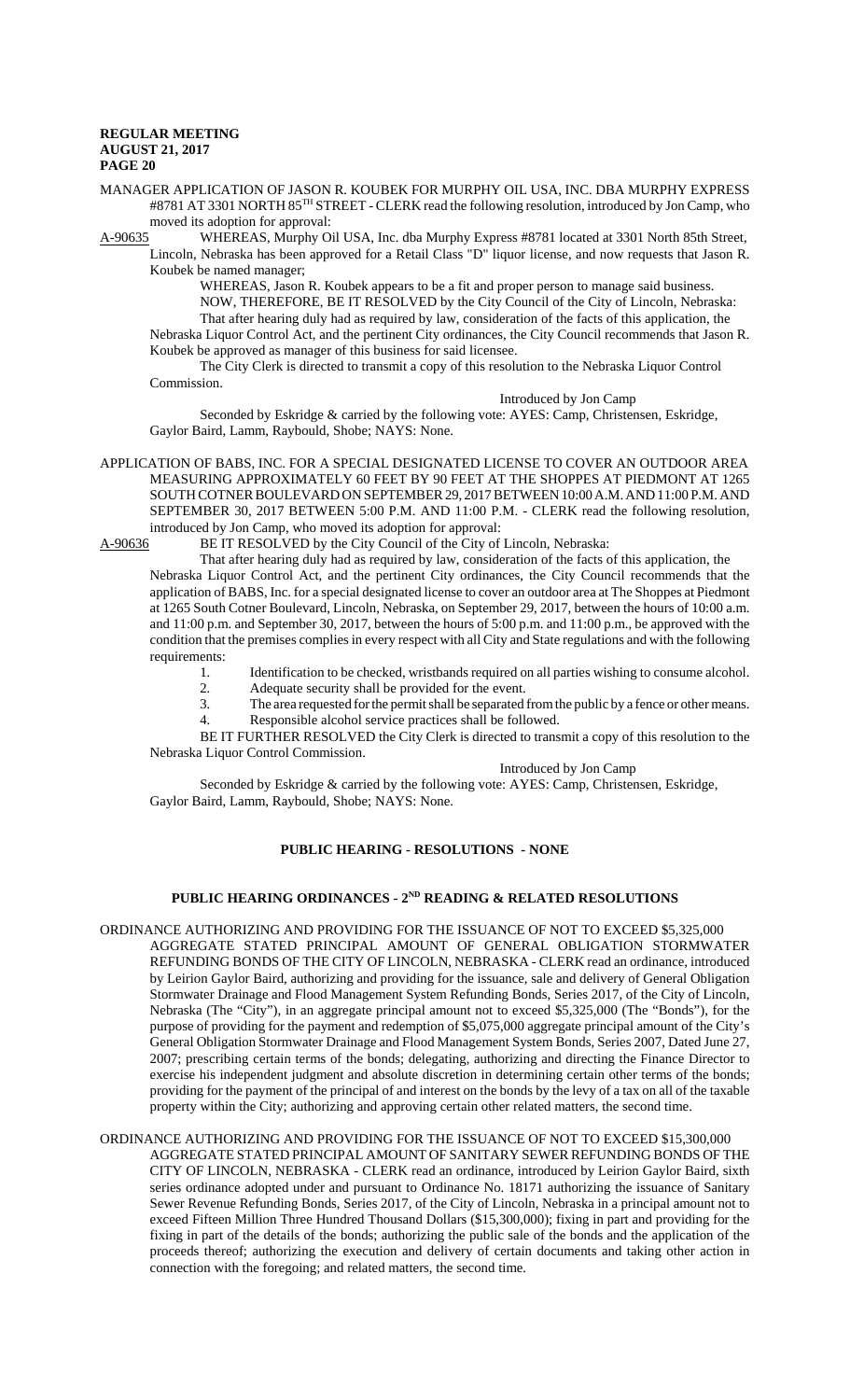- ORDINANCE AUTHORIZING THE CITY OF LINCOLN, NEBRASKA TO ENTER INTO A LEASE-PURCHASE TRANSACTION WITH UNION BANK AND TRUST COMPANY, LINCOLN, NEBRASKA FOR THE ACQUISITION OF STREET LIGHTS FOR THE CITY - CLERK read an ordinance, introduced by Leirion Gaylor Baird, of the City of Lincoln, Nebraska authorizing and approving a lease-purchase transaction with Union Bank and Trust Company, the proceeds of which will be used to pay the costs of purchasing and installing light poles and related equipment, such as light fixtures, wiring, and other items necessary to complete the installation of new street lights in the City and to pay costs of issuance thereof; approving the issuance, sale and delivery of not to exceed \$3,775,000 Principal Amount of Certificates of Participation in such lease; fixing in part and providing for the fixing in part of certain provisions of the lease; and related matters, the second time.
- APPROVING THE CLOSE OUT OF COMPLETED CONSTRUCTION PROJECTS AND TRANSFER OF UNSPENT APPROPRIATIONS AND CASH (IF ANY) FROM VARIOUS PROJECTS TO PROJECTS WHERE ADDITIONAL FUNDING IS NEEDED WITHIN THE PUBLIC WORKS & UTILITIES DEPARTMENT AND THE PARKS & RECREATION DEPARTMENT - CLERK read an ordinance, introduced by Leirion Gaylor Baird, eliminating certain appropriations and approving the transfer of unspent and unencumbered appropriations and cash (if any) between certain capital improvement projects within the Water Fund, Wastewater Fund, Street Construction Fund, and Street Maintenance Fund for the Public Works & Utilities Department; and within the Parks General Fund, Keno Fund, and Athletic Fee Fund for the Parks & Recreation Department, the second time.
- AMENDING CHAPTER 2.76 OF THE LINCOLN MUNICIPAL CODE RELATING TO PERSONNEL SYSTEM BY AMENDING SECTION 2.76.040 – DEFINITIONS TO CLARIFY LANGUAGE REGARDING WHAT CONSTITUTES A PROMOTION FOR EMPLOYEES - CLERK read an ordinance, introduced by Leirion Gaylor Baird, amending Chapter 2.76 of the Lincoln Municipal Code relating to Personnel System by amending Section 2.76.040 – Definitions to clarify language regarding what constitutes a promotion for employees; and repealing Section 2.76.040 as hitherto existing, the second time.
- AMENDING CHAPTER 2.76 OF THE LINCOLN MUNICIPAL CODE RELATING TO PERSONNEL SYSTEM BY AMENDING SECTION 2.76.370 – AUTHORIZED HOLIDAYS TO AMEND LANGUAGE REGARDING PERSONAL HOLIDAY INCREMENTS - CLERK read an ordinance, introduced by Leirion Gaylor Baird, amending Chapter 2.76 of the Lincoln Municipal Code relating to Personnel System by amending Section 2.76.370 – Authorized Holidays to amend language regarding Personal Holiday increments; and repealing Section 2.76.370 as hitherto existing, the second time.
- AMENDING THE PAY SCHEDULES FOR CERTAIN EMPLOYEE GROUPS BY ADJUSTING THE PAY RANGE SCHEDULES FOR EMPLOYEES WHOSE CLASSIFICATIONS ARE ASSIGNED TO THE PAY RANGES PREFIXED BY THE LETTER "E" TO BE EFFECTIVE AUGUST 24, 2017 - CLERK read an ordinance, introduced by Leirion Gaylor Baird, adopting pay schedules and schedules of pay ranges for employees of the City of Lincoln, Nebraska whose classifications are assigned to pay ranges prefixed by the letter "E"; and repealing Ordinance No. 20367, passed by the City Council on August 22, 2016, the second time.
- AMENDING THE PAY SCHEDULES FOR CERTAIN EMPLOYEE GROUPS BY ADJUSTING THE PAY RANGE SCHEDULES FOR EMPLOYEES WHOSE CLASSIFICATIONS ARE ASSIGNED TO THE PAY RANGES PREFIXED BY THE LETTER "W" TO BE EFFECTIVE AUGUST 24, 2017 - CLERK read an ordinance, introduced by Leirion Gaylor Baird, adopting pay schedules and schedules of pay ranges for employees of the City of Lincoln, Nebraska whose classifications are assigned to pay ranges prefixed by the letter "W"; and repealing Ordinance No. 20369, passed by the City Council on August 22, 2016, the second time.
- AMENDING THE PAY SCHEDULE FOR THE "X" CLASSIFICATIONS TO DELETE THE CLASSIFICATIONS OF "LEGAL SECRETARY I", "EMPLOYMENT CLERK", AND "BENEFITS CLERK" - CLERK read an ordinance, introduced by Leirion Gaylor Baird, amending Ordinance No. 20366 passed August 22, 2016, relating to the schedules of pay ranges for employees of the City of Lincoln whose classifications are assigned to a pay range which is prefixed by the letter "X," by deleting the job classifications of "Legal Secretary I", "Employment Clerk", and "Benefits Clerk", the second time.
- AMENDING THE PAY SCHEDULES FOR CERTAIN EMPLOYEE GROUPS BY ADJUSTING THE PAY RANGE SCHEDULES FOR EMPLOYEES WHOSE CLASSIFICATIONS ARE ASSIGNED TO THE PAY RANGES PREFIXED BY THE LETTER "X" TO BE EFFECTIVE AUGUST 24, 2017 - CLERK read an ordinance, introduced by Leirion Gaylor Baird, amending the hourly pay schedules and schedules of pay ranges for employees of the City of Lincoln, Nebraska whose classifications are assigned to pay ranges prefixed by the letter "X"; and repealing Ordinance No. 20366, passed by the City Council on August 22, 2016, the second time.
- ORDINANCE REVISING AND SIMPLIFYING THE EXCLUDED "X" PAY PLAN CLERK read an ordinance, introduced by Leirion Gaylor Baird, to revise the Excluded "X" employees' pay plan and adopt the new pay schedules and schedules of pay ranges for employees of the City of Lincoln, Nebraska whose classifications are assigned to pay ranges prefixed by the letter "X", the second time.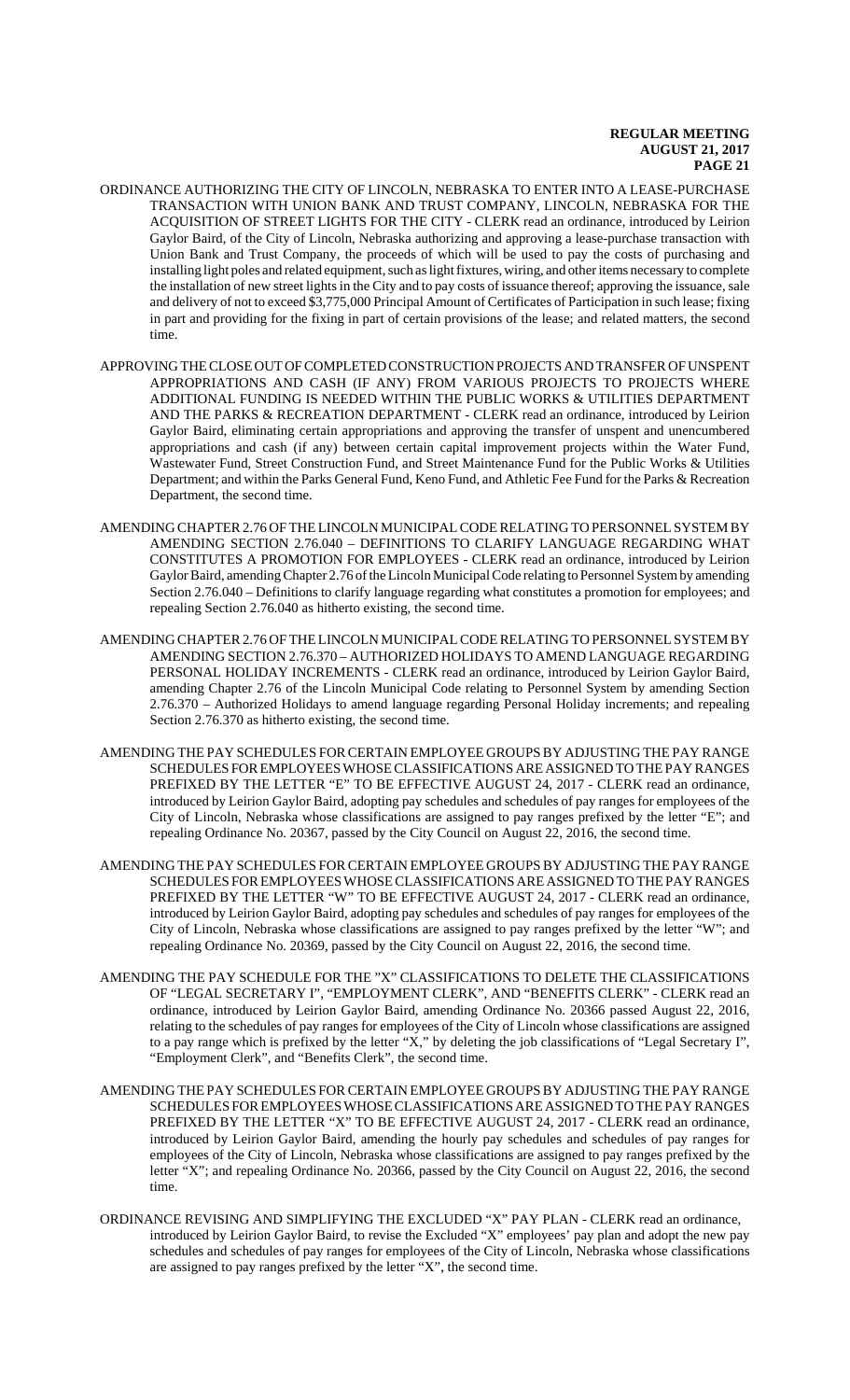- AMENDING THE PAY SCHEDULES FOR CERTAIN EMPLOYEE GROUPS BY ADJUSTING THE PAY RANGE SCHEDULES FOR "P" CLASSIFICATIONS TO BE EFFECTIVE AUGUST 24, 2017 - CLERK read an ordinance, introduced by Leirion Gaylor Baird, adopting pay schedules and schedules of pay ranges for employees of the City of Lincoln, Nebraska whose classifications are assigned to pay ranges prefixed by the 3 letter "P"; and repealing Ordinance No. 19910, passed by the City Council on August 12, 2013, the second time.
- AMENDING THE PAY SCHEDULES FOR CERTAIN EMPLOYEE GROUPS BY ADJUSTING THE PAY RANGE SCHEDULES FOR "N" CLASSIFICATIONS TO BE EFFECTIVE AUGUST 24, 2017 - CLERK read an ordinance, introduced by Leirion Gaylor Baird, adopting pay schedules and schedules of pay ranges for employees of the City of Lincoln, Nebraska whose classifications are assigned to pay ranges prefixed by the letter "N"; and repealing Ordinance No. 20227, passed by the City Council on August 10, 2015, the second time.
- AMENDING THE PAY SCHEDULES FOR CERTAIN EMPLOYEE GROUPS BY ADJUSTING THE PAY RANGE SCHEDULES FOR "A" CLASSIFICATIONS TO BE EFFECTIVE AUGUST 24, 2017 - CLERK read an ordinance, introduced by Leirion Gaylor Baird, adopting pay schedules and schedules of pay ranges for employees of the City of Lincoln, Nebraska whose classifications are assigned to pay ranges prefixed by the letter "A"; and repealing Ordinance No. 20229, passed by the City Council on August 10, 2015, the second time.
- AMENDING THE PAY SCHEDULES FOR CERTAIN EMPLOYEE GROUPS BY ADJUSTING THE PAY RANGE SCHEDULES FOR "C" CLASSIFICATIONS TO BE EFFECTIVE AUGUST 24, 2017 - CLERK read an ordinance, introduced by Leirion Gaylor Baird, adopting pay schedules and schedules of pay ranges for employees of the City of Lincoln, Nebraska whose classifications are assigned to pay ranges prefixed by the letter "C"; and repealing Ordinance No. 20228, passed by the City Council on August 10, 2015, the second time.
- AMENDING THE PAY SCHEDULES FOR CERTAIN EMPLOYEE GROUPS BY ADJUSTING THE PAY RANGE SCHEDULES FOR "B" CLASSIFICATIONS TO BE EFFECTIVE AUGUST 24, 2017 - CLERK read an ordinance, introduced by Leirion Gaylor Baird, adopting pay schedules and schedules of pay ranges for employees of the City of Lincoln, Nebraska whose classifications are assigned to pay ranges prefixed by the letter "B"; and repealing Ordinance No. 20226, passed by the City Council on August 10, 2015, the second time.
- AMENDING THE PAY SCHEDULES FOR CERTAIN EMPLOYEE GROUPS BY ADJUSTING THE PAY RANGE SCHEDULES FOR "M" CLASSIFICATIONS TO BE EFFECTIVE AUGUST 24, 2017 - CLERK read an ordinance, introduced by Leirion Gaylor Baird, adopting pay schedules and schedules of pay ranges for employees of the City of Lincoln, Nebraska whose classifications are assigned to pay ranges prefixed by the letter "M"; and repealing Ordinance No. 20223, passed by the City Council on August 10, 2015, the second time.
- CHANGE OF ZONE 17017 APPLICATION OF ALPHA EPSILON ASSN. OF THETA XI TO DESIGNATE THE THETA XI FRATERNITY HOUSE AS A LANDMARK, CHANGING THE ZONING DISTRICT FROM B-4 LINCOLN CENTER BUSINESS TO B-4 LINCOLN CENTER BUSINESS WITH LANDMARK OVERLAY, ON PROPERTY GENERALLY LOCATED AT 1535 R STREET - CLERK read an ordinance, introduced by Leirion Gaylor Baird, amending the City of Lincoln Zoning District Map attached to and made a part of Title 27 of the Lincoln Municipal Code by designating certain property as a Landmark, the second time.
- TEXT AMENDMENT 17011 AMENDING TITLE 27 OF THE LINCOLN MUNICIPAL CODE ("ZONING CODE") BY AMENDING SECTION 27.63.110, RELATING TO THE APPROVAL OF A SPECIAL PERMIT FOR GARDEN CENTERS IN THE AG ZONING DISTRICT, TO PROVIDE THAT THE CITY COUNCIL MAY ALLOW MORE THAN ONE FREESTANDING SIGN PER FRONTAGE FOR GARDEN CENTERS WHEN TWO OR MORE TENANTS/LESSEES OPERATE THE GARDEN CENTER ON BEHALF OF THE OWNER AND THE TENANTS/LESSEES HAVE SEPARATE ENTRANCES ALONG THE SAME FRONTAGE; AND REPEALING SECTION 27.63.110 OF THE LINCOLN MUNICIPAL CODE AS HITHERTO EXISTING. (RELATED ITEMS: 17-118, 17R-203) - CLERK read an ordinance, introduced by Leirion Gaylor Baird, amending Title 27 of the Lincoln Municipal Code ("Zoning Code") by amending Section 27.63.110 relating to the approval of a Special Permit for Garden Centers to provide that the City Council may allow more than one free standing sign per frontage for Garden Centers in the AG district if the specified conditions of approval for such increase have been met and repealing Section 27.63.110 as hitherto existing, the second time.
- SPECIAL PERMIT NO. 06022A APPLICATION OF WILLIAM ALAN LLC, TO AMEND SPECIAL PERMIT 06022 TO ALLOW A GARDEN CENTER OPERATED BY TWO TENANTS/LESSEES OF THE OWNER TO HAVE TWO FREESTANDING SIGNS ON SOUTH 14TH STREET WITH ONE SIGN LOCATED AT EACH TENANT/LESSEE ENTRANCE ON PROPERTY GENERALLY LOCATED AT 10901 SOUTH 14TH STREET. (RELATED ITEMS: 17-118, 17R-203) (ACTION DATE: 8/28/17)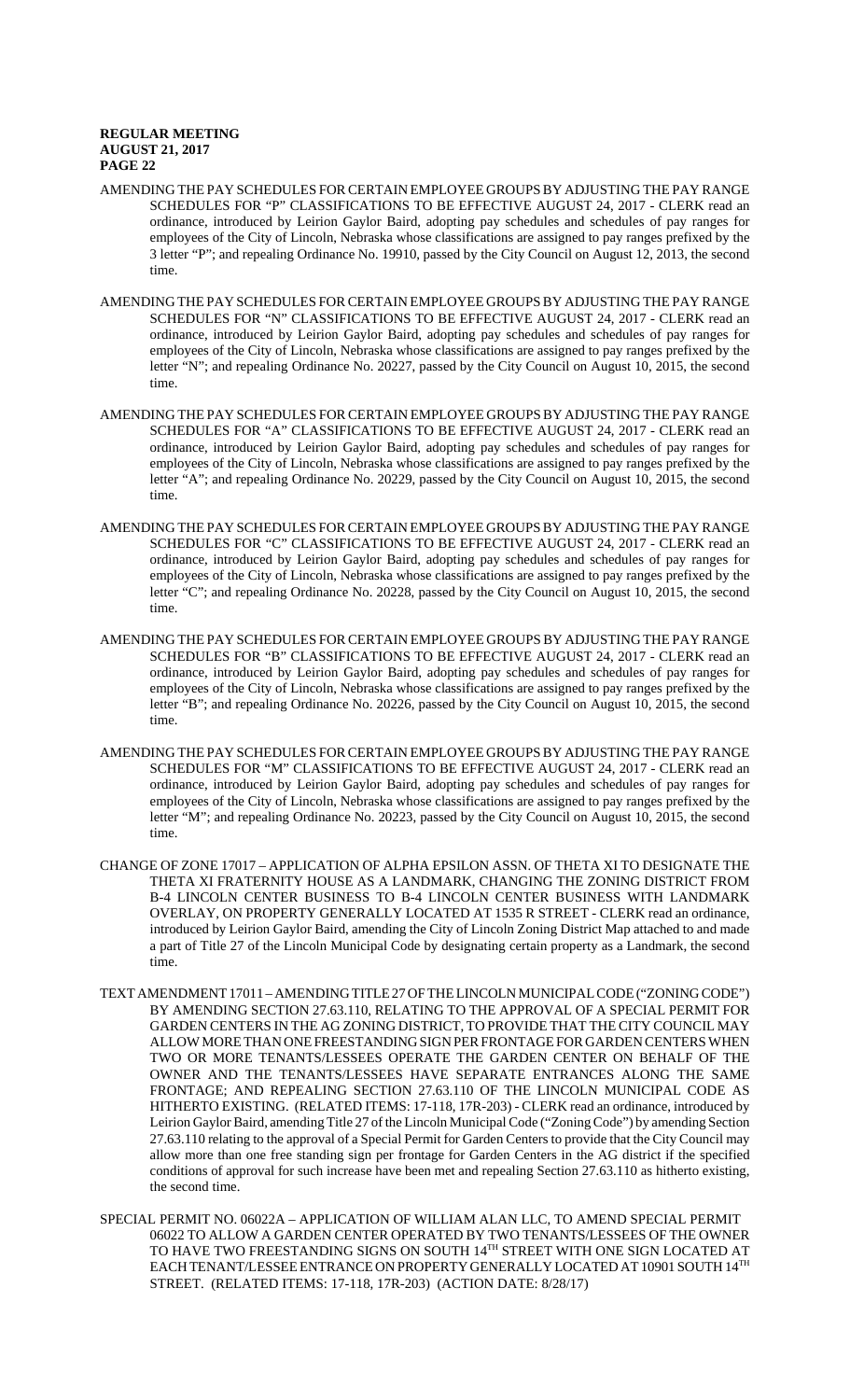# **PUBLIC HEARING - ORDINANCES - 3RD READING**

CHANGE OF ZONE 17011 – APPLICATION OF ROGER H. SCHWISOW REVOCABLE TRUST FOR A CHANGE OF ZONE FROM AG AGRICULTURAL DISTRICT TO R-3 RESIDENTIAL DISTRICT ON PROPERTY GENERALLY LOCATED AT NORTH 49TH STREET AND ALVO ROAD - PRIOR to reading: LAMM Moved to delay Action with Public Hearing on Bill No. 17-92 four weeks to 9/18/17.

- Seconded by Raybould & carried by the following vote: AYES: Camp, Christensen, Eskridge, Gaylor Baird, Lamm, Raybould, Shobe; NAYS: None.
- CLERK Read an ordinance, introduced by Jane Raybould, amending the Lincoln Zoning District Maps adopted by reference and made a part of Title 27 of the Lincoln Municipal Code, pursuant to Section 27.05.020 of the Lincoln Municipal Code, by changing the boundaries of the districts established and shown thereon, the third time.

#### **ORDINANCES - 3RD READING & RELATED RESOLUTIONS**

ADOPTING A NEW CHAPTER 24.12 TO THE LINCOLN MUNICIPAL CODE, TO BE CALLED THE LINCOLN PLUMBING CODE, INCORPORATING THE 2012 EDITION OF THE UNIFORM PLUMBING CODE AS AMENDED AND REPEALING CHAPTER 24.10 OF THE LINCOLN MUNICIPAL CODE IN ITS ENTIRETY. (RELATED ITEMS: 17-81, 17R-180) - CLERK read an ordinance, introduced by Carl Eskridge, amending Title 24 of the Lincoln Municipal Code relating to "Plumbing and Sewers" by adding a new Chapter 24.12 to adopt the 2012 edition of the Uniform Plumbing Code as part of the Lincoln Plumbing Code; and repealing Chapter 24.10 of the Lincoln Municipal Code as hitherto existing, the third time.<br>ESKRIDGE Moved to pass the ordinance as read. Moved to pass the ordinance as read.

Seconded by Raybould & carried by the following vote: AYES: Camp, Christensen, Eskridge, Gaylor Baird, Lamm, Raybould, Shobe; NAYS: None.

The ordinance, being numbered #**20525**, is recorded in Ordinance Book 33.

ADOPTING THE PLUMBING SYSTEMS PERMIT FEE SCHEDULES FOR THE PLUMBING CODE.

(RELATED ITEMS: 17-81, 17R-180) (ACTION DATE: 8/21/17) - CLERK read the following resolution, introduced by Carl Eskridge, who moved its adoption for approval:

A-90637 WHEREAS, the City Council is authorized to determine the amount of each required plumbing systems

permit fee; and

WHEREAS, the City Council has considered the Plumbing Systems Permit Fee Schedules attached hereto as Attachments "A" and "B"; and

 WHEREAS, the City Council has determined the Plumbing Systems Permit Fee Schedules should be adopted.

NOW, THEREFORE, BE IT RESOLVED by the City Council of the City of Lincoln, Nebraska:

That the Plumbing Systems Permit Fee Schedule, Attachment "A", is hereby adopted and is effective upon passage of this Resolution and expires on October 31, 2017. The Plumbing Systems Permit Fee Schedule, Attachment "B" is hereby adopted and shall become effective on November 1, 2017.

Introduced by Carl Eskridge

Seconded by Raybould & carried by the following vote: AYES: Camp, Christensen, Eskridge, Gaylor Baird, Lamm, Raybould, Shobe; NAYS: None.

ADOPTING A NEW CHAPTER 25.06 TO THE LINCOLN MUNICIPAL CODE, TO BE CALLED THE LINCOLN MECHANICAL CODE, INCORPORATING THE 2012 EDITION OF THE INTERNATIONAL MECHANICAL CODE AS AMENDED AND REPEALING CHAPTER 25.04 OF THE LINCOLN MUNICIPAL CODE IN ITS ENTIRETY. (RELATED ITEMS: 17-82, 17-83, 17-84, 17R-177) - CLERK read an ordinance, introduced by Carl Eskridge, amending Title 25 of the Lincoln Municipal Code relating to "Heating" by adding a new Chapter 25.06 to adopt the 2012 edition of the International Mechanical Code as part of the Lincoln Municipal Code; and repealing Chapter 25.04 of the Lincoln Municipal Code as hitherto existing, the third time.

ESKRIDGE Moved to pass the ordinance as read.

Seconded by Lamm & carried by the following vote: AYES: Camp, Christensen, Eskridge, Gaylor Baird, Lamm, Raybould, Shobe; NAYS: None.

The ordinance, being numbered #**20526**, is recorded in Ordinance Book 33.

ADOPTING A NEW CHAPTER 24.08 TO THE LINCOLN MUNICIPAL CODE, TO BE CALLED THE LINCOLN HYDRONICS CODE, INCORPORATING CHAPTER 12 OF THE 2012 EDITION OF THE UNIFORM MECHANICAL CODE AS AMENDED INTO TITLE 24 OF THE LINCOLN MUNICIPAL CODE. (RELATED ITEMS: 17-82, 17-83, 17-84, 17R-177) - CLERK read an ordinance, introduced by Carl Eskridge, amending Title 24 of the Lincoln Municipal Code relating to "Plumbing and Sewers" by adding a new Chapter 24.08 to adopt the Hydronics section of the 2012 edition of the Uniform Mechanical Code and amendments thereto the be known as the Lincoln Hydronics Code, the third time.

ESKRIDGE Moved to pass the ordinance as read.

Seconded by Camp & carried by the following vote: AYES: Camp, Christensen, Eskridge, Gaylor Baird, Lamm, Raybould, Shobe; NAYS: None.

The ordinance, being numbered #**20527**, is recorded in Ordinance Book 33.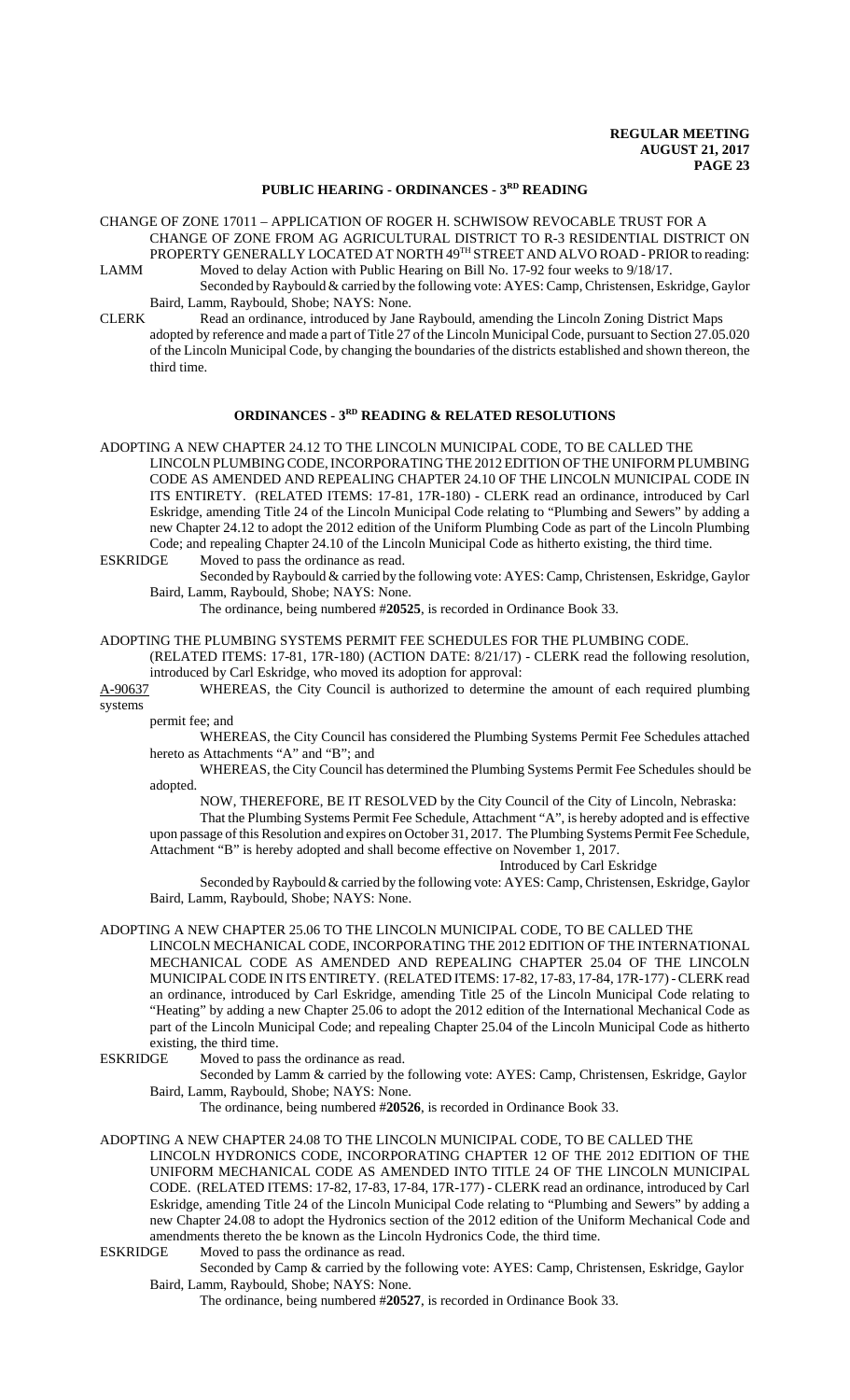ADOPTING A NEW CHAPTER 25.12 TO THE LINCOLN MUNICIPAL CODE, TO BE CALLED THE LINCOLN FUEL GAS CODE, INCORPORATING THE 2012 EDITION OF THE INTERNATIONAL FUEL GAS CODE AS AMENDED AND REPEALING CHAPTER 25.10 OF THE LINCOLN MUNICIPAL CODE IN ITS ENTIRETY. (RELATED ITEMS: 17-82, 17-83, 17-84, 17R-177) - CLERK read an ordinance, introduced by Carl Eskridge, amending Title 25 of the Lincoln Municipal Code relating to "Heating" by adding a new Chapter 25.12 to adopt the 2012 edition of the International Fuel Gas Code as part of the Lincoln Fuel Gas Code; and repealing Chapter 25.10 of the Lincoln Municipal Code as hitherto existing, the third time. ESKRIDGE Moved to pass the ordinance as read.

Seconded by Camp & carried by the following vote: AYES: Camp, Christensen, Eskridge, Gaylor Baird, Lamm, Raybould, Shobe; NAYS: None.

The ordinance, being numbered #**20528**, is recorded in Ordinance Book 33.

ADOPTING THE MECHANICAL SYSTEMS PERMIT FEE SCHEDULES FOR THE MECHANICAL CODE AND THE FUEL GAS CODE. (RELATED ITEMS: 17-82, 17-83, 17-84, 17R-177) (ACTION DATE: 8/21/17) - CLERK read the following resolution, introduced by Carl Eskridge, who moved its adoption for approval:

A-90638 WHEREAS, the City Council is authorized to determine the amount of each required mechanical systems permit fee; and

WHEREAS, the City Council has considered the Mechanical Systems Permit Fee Schedules attached hereto as Attachments "A" and Attachment "B"; and

WHEREAS, the City Council has determined the Mechanical Systems Permit Fee Schedules should be adopted.

NOW, THEREFORE, BE IT RESOLVED by the City Council of the City of Lincoln, Nebraska:

That the Mechanical Systems Permit Fee Schedule, Attachment "A", is hereby adopted and is effective upon passage of this resolution and expires on October 31, 2017. The Mechanical Systems Permit Fee Schedule, Attachment "B", is hereby adopted and shall become effective on November 1, 2017. Introduced by Carl Eskridge

Seconded by Raybould & carried by the following vote: AYES: Camp, Christensen, Eskridge, Gaylor Baird, Lamm, Raybould, Shobe; NAYS: None.

APPROVING THE TRANSFER OF FUNDS TO ALLOW THE CITY TO PAY OFF OBLIGATIONS WITH THE NEBRASKA DEPARTMENT OF TRANSPORTATION ON THE SOUTH BELTWAY PROJECT. (RELATED ITEMS: 17-101, 17R-202) - CLERK read an ordinance, introduced by Carl Eskridge, approving the transfer of funds to allow the City to pay off obligations with the Nebraska Department of Transportation

on the South Beltway Project, the third time.<br>ESKRIDGE Moved to pass the ordinance as read Moved to pass the ordinance as read.

> Seconded by Lamm & carried by the following vote: AYES: Camp, Christensen, Eskridge, Gaylor Baird, Lamm, Raybould, Shobe; NAYS: None.

The ordinance, being numbered #**20529**, is recorded in Ordinance Book 33.

#### APPROVING SUPPLEMENTAL AGREEMENT NO. 3 BETWEEN THE CITY OF LINCOLN, LANCASTER COUNTY, AND THE NEBRASKA DEPARTMENT OF TRANSPORTATION FOR THE SOUTH BELTWAY PROJECT. (RELATED ITEMS: 17-101, 17R-202) (ACTION DATE: 8/21/17) - CLERK read the following resolution, introduced by Carl Eskridge, who moved its adoption for approval:

A-90639 BE IT RESOLVED by the City Council of the City of Lincoln, Nebraska:

That the attached Supplemental Agreement No. 3 between the City of Lincoln, Lancaster County, and the State of Nebraska Department of Transportation for Project Nos. DPU-3300(3), DUP-LIN-2-6(120), and DUP-LIN-2-6(121), concerning the South Beltway project involving the funding, timing of payments, and the relinquishment agreement, in accordance with the terms and conditions contained in said Agreement, is hereby approved and the Mayor is authorized to execute the same on behalf of the City of Lincoln.

The City Clerk is directed to return the executed copies of the Agreement to the Public Works and Utilities Department, for transmittal and execution by Lancaster County and the State of Nebraska Department of Transportation.

Introduced by Carl Eskridge

Seconded by Lamm & carried by the following vote: AYES: Camp, Christensen, Eskridge, Gaylor Baird, Lamm, Raybould, Shobe; NAYS: None.

# **RESOLUTIONS - 1ST READING**

#### REAPPOINTING DEBRA MCGUIRE AND LUCAS SABALKA TO THE AIR POLLUTION ADVISORY BOARD FOR TERMS EXPIRING SEPTEMBER 1, 2020. *(CONSENT)*

### REAPPOINTING REBECCA GARRETT-FERGUSON TO THE POLICE AND FIRE PENSION PLAN INVESTMENT BOARD FOR A TERM EXPIRING SEPTEMBER 1, 2022. *(CONSENT)*

APPOINTING YINGXIAO SONG TO THE TELECOMMUNICATION/CABLE TELEVISION ADVISORY BOARD FOR A TERM EXPIRING JULY 1, 2020. *(CONSENT)*